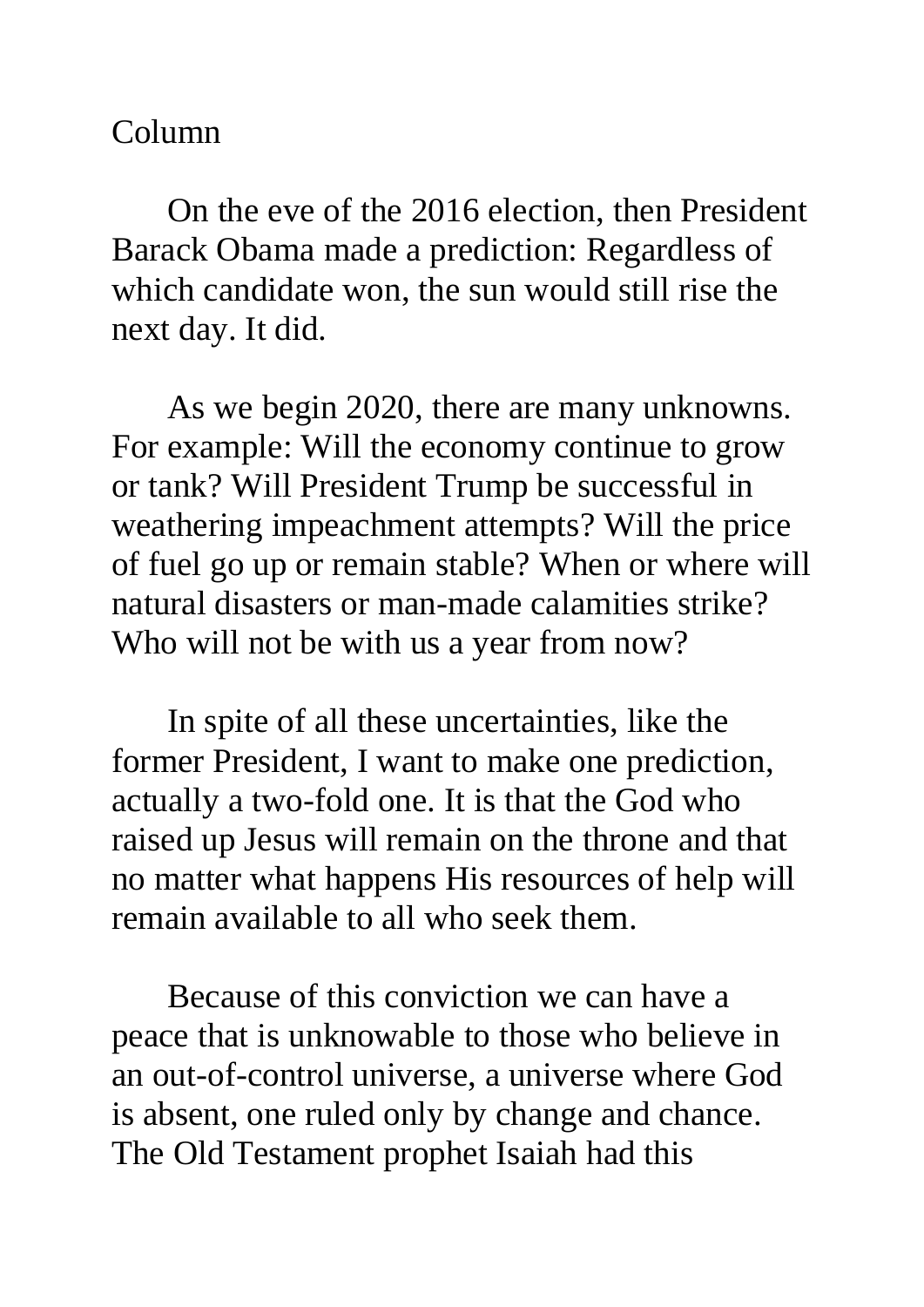conviction and could therefore write: "Thou wilt keep him in perfect peace, whose mind is stayed on thee" (26:3).

While visiting a dying friend, the Rev. Edward Henry Bickersteth, a 19<sup>th</sup> century clergyman and hymn writer, turned this promise of peace into words of reassurance. He did so by asking a series of questions, to which, one by one, he gave an answer:

"Peace, perfect peace, in this dark world of sin? *The blood of Jesus whispers peace within.*

"Peace, perfect peace, by thronging duties pressed? *To do the will of Jesus, this is rest*.

"Peace, perfect peace, death shadowing us and ours? *Jesus has vanquished death and all its powers.*

"Peace, perfect peace, our future all unknown? *Jesus we know, and he is on the throne."*

His words still stand. Regardless of what happens on the international scene, in nature, in the political arena, in our own personal lives, God